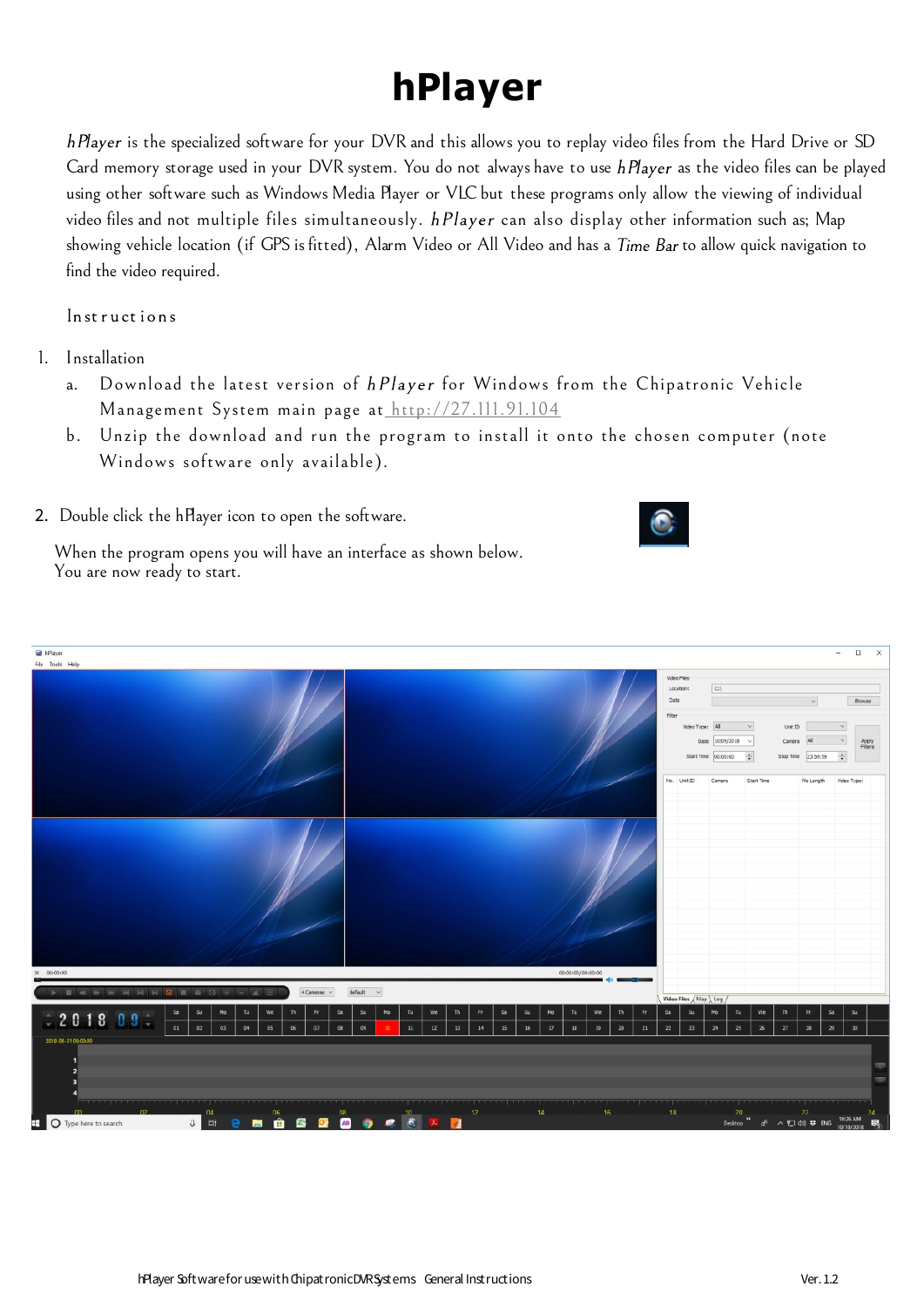a. Before you can start watching any video you must be able to access the files from the DVR storage, either hard drive (HDD or SSD) or SD card. The storage media must be removed from the DVR. To connect a hard drive to a PC you must have a USB - SATA cable, part No.: CH-USBSATA.





! Note: Always make sure the power is OFF on the DVR before removing the hard drive or SD card.

- b. The program opens to a single screen with 4 video windows, drive/folder selection, date selector and video type selection (All Video is the default, only choose Alarm Video if alarms have been configured and video files linked to those).
- C. If a GPS module is connected to the DVR you will be able to view videos based on the location of the vehicle as shown on the map after selecting the Map tab  $\overline{\widehat{\mathsf{V}}$  Video Files  $\overline{\widehat{\mathsf{N}}}$  Map  $\overline{\mathsf{A}}$  Log  $\overline{\mathsf{V}}$



c. Use the *Browse* button to navigate to the required folder on the DVR Hard Drive which should be shown as a Local Disk with a letter from D to R depending on your computer. The video files will be in the Video folder on current systems or will be in dated folders under the root directory of this drive.